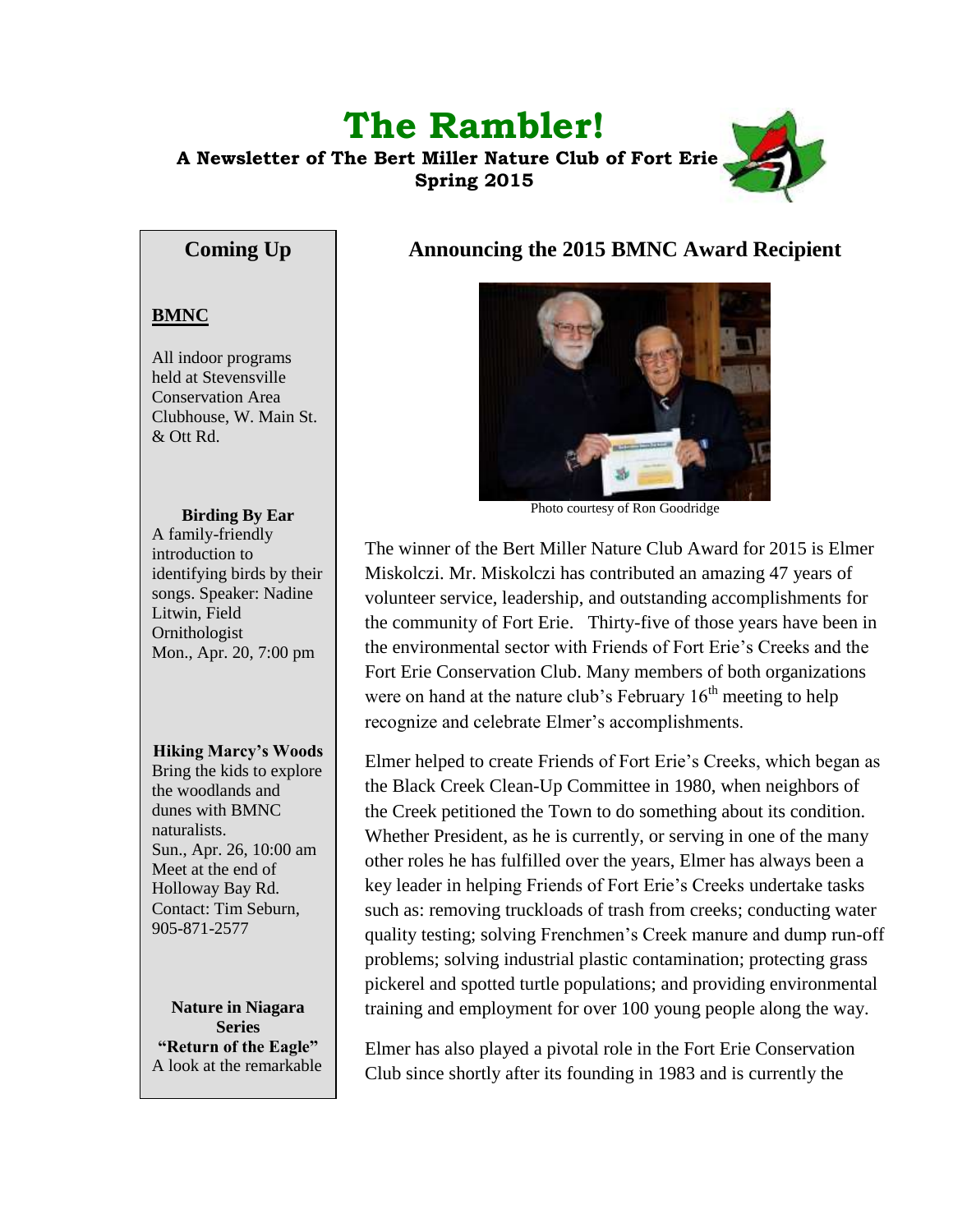comeback of this majestic bird. Fort Erie Library, Centennial Branch Wed., Apr. 29, 7:00 pm

# **Dinosaurs** A fascinating topic for all ages. Presenter: Paige

Au. NOTE date change: **Thurs., May 21, 7 pm**

#### **Warbler Walk**

A joint outing with The Niagara Falls Nature Club. Details on date and time TBA. Leader: Marcie Jacklin. Contact: Lynda Goodridge, 905-871- 5856

#### **Members' Night and Pot Luck Supper**

Share your photos, digital pictures or nature displays. Bring your own place setting and favourite dish to share. Mon. June 15, **6:00** pm

# **Family Butterfly & Dragonfly Hunt**

Bring binoculars, field guides, nets & lunch. Stevensville Cons. Area Sun. June 21, 9:00 am Contact: Paul Philp, 905-894-2723

Treasurer. The Conservation Club constructed and maintains the hall, where the Bert Miller Nature Club meets, and provides trail maintenance and mowing for the Stevensville Conservation Area. The Conservation Club regularly partners on projects with schools and community groups to run fishing derbies, operate bird feeding stations, and support rattlesnake conservation, as well as constructing and distributing nesting boxes for birds and bats.

Those who have volunteered with Friends of Fort Erie's Creeks or the Fort Erie Conservation Club know Elmer to be practical, reliable, kind and selfless and have enjoyed working with him as a result. But for Elmer, his favorite memories are working with kids. Elmer started his volunteerism by coaching the Bertie Royals baseball team, as well as an all-Ontario champion hockey team, while raising his family and working as a transport truck driver. When asked what he remembers most about his years of environmental volunteering, Elmer said, "Working with 10 kids pulling purple loosestrife from the creek by hand. Hard work, but you know what? It worked! Great kids - and the loosestrife didn't return either."

Tim Seburn

The 2015 Bert Miller Nature Club Board Photo Courtesy of Ron Goodridge

As of our Annual General Meeting on February  $16<sup>th</sup>$ , Lynda Goodridge is now taking over the reins of the presidency for The

# **Reflections of a Past President**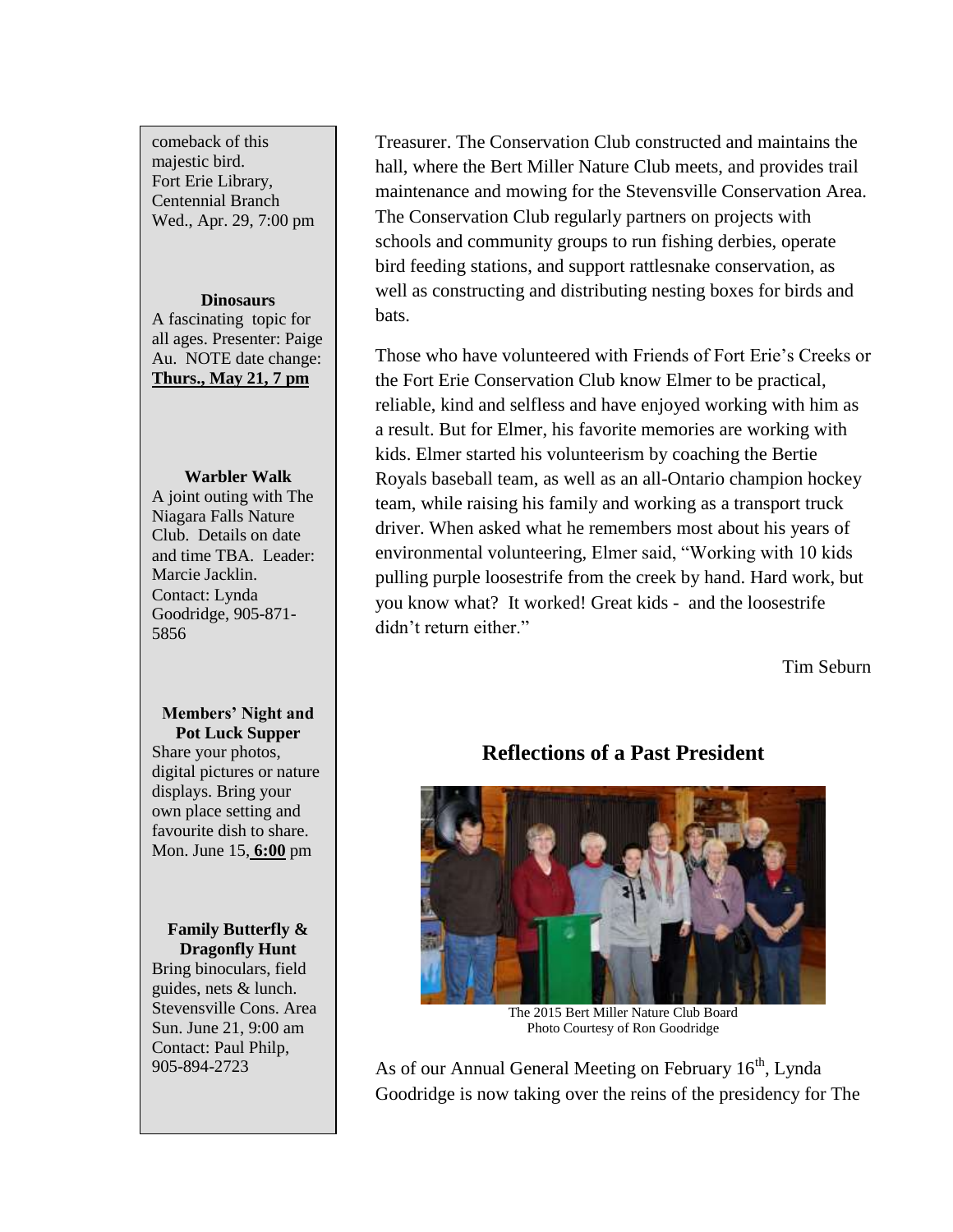# **NFNC**

Monthly indoor programs held at Niagara Falls Public Library, Victoria Av., 3rd Wed., 7:00 p.m. Speakers on a variety of topics. Complete schedule online: **niagaranatureclub. tripod.com**

#### **Beamer Point Hawk Watch**

A yearly event to watch for migrating hawks. Good Friday, Apr. 3, all day. Contact: Don Mills, 905-892-3973

#### **Niagara Glen**

Wear sturdy shoes and meet at the Niagara Glen parking lot. Family friendly outing. Sat., May 2, 1:30 pm Contact: Win Laar, 905- 262-5057

#### **Ruthven Birds**

Bring a lunch and meet at the Fonthill Shoppers Drug Mart. Family friendly. Sat., May 9, 9:00 am Contact: Ian Darling, 905-892-0206

Bert Miller Nature Club. As Past President, I am confident that the Club is in strong, capable hands with her at the helm. Many thanks to those who chose to continue on the board and to those who are new and willing to learn about how the Club operates. You are its future.

I would like to take this opportunity to reminisce about the last two years.

Farewell to 2 great years of:

- planning and executing two Butterfly Festivals with the NPCA and Stevensville Conservation Club;
- helping with the two day Ridgeway Summer Festivals;
- watching the developments of the Lake Erie Coastal Project take root and grow;
- working with the High School students who made boardwalks and planted beach grass;
- participating in the Ridgeway Crystal Beach High School Earth Day programs;
- taking part in the Nature in Niagara Series in partnership with the Fort Erie Public Library;
- helping to develop the wonderful programs of outings and speakers;
- collaborating and forming partnerships with other clubs and agencies;
- experiencing the ideas from other clubs at the Ontario Nature Carolinian East regional meetings;
- surviving the challenges of e-bingo;
- conducting the business of the Club;

It was all possible because of a talented, experienced, hardworking board. Their expertise, volunteerism, support, and friendship are much appreciated.

#### Dawn Pierrynowski

EDITOR'S NOTE: Many thanks to Dawn for her invaluable contributions to our club and her excellent leadership. She will definitely be a hard act to follow. Fortunately, she has agreed to stay on the board for a term to help with the transition. Her guidance will be much appreciated.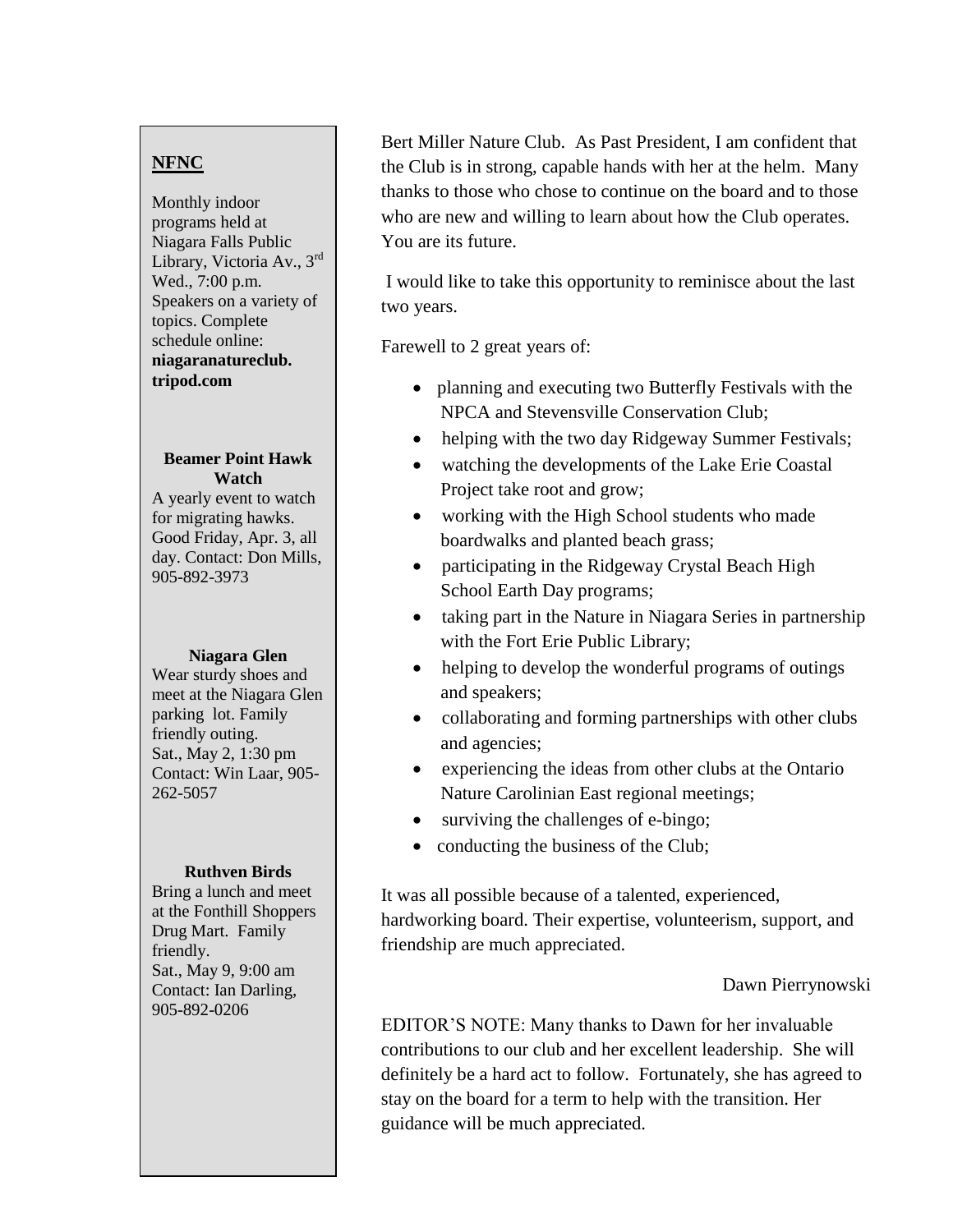### **PFN**

Monthly indoor programs held 4th Monday, 7:30 p.m., at Mountainview United Church, St. Catharines. For details on speakers and outings, visit [www.peninsulafieldnats.com](http://www.peninsulafieldnats.com/)

\*\*\*\*\*\*\*\*\*

# **A Warm Welcome To Our New Members**

Henry Au

Brandie O'Reilly

Ernie & Glennis Giles

Jim Schultz

We are happy to have you join with us in celebrating our natural heritage!

Save the date for our

**3 rd Annual Butterfly Festival Saturday, Sept. 19th 11 am to 3 pm Stevensville** Conservation Area

Volunteers Needed Contact Dawn Pierrynowski 905-384-476



# **The "Blue Darter"**

What a hawk! The Northern Goshawk is one powerful bird. My drawing below shows the large hawk ready to pounce on its favourite prey in Northern Ontario, a grouse.



The Goshawk is a heavy-bodied hawk. It's about two feet (66 cm) in length, with a wingspan of 42 in. (1.1 m). It has a dark, blue-gray back. Note the black crown and the conspicuous white eyebrow. The under part is pale gray - a strikingly handsome hawk.

The Northern Goshawk is an uncommon winter visitor from the north. It mainly lives in coniferous forests and feeds on its main prey: the Ruffed and Pine Grouse. When there are periodic declines in the grouse population, the Goshawk moves into Southern Ontario. Here it may end up in our deciduous forests. The Audubon text says, "The swift flight of a Goshawk chasing a grouse has given the bird the name, "Blue Darter."

It is fearless in defence of its nest and will boldly attack anyone, including humans, who ventures too close. Some years ago, two local incidents were reported in the St. Catharines Standard. One was about a 12 year old girl who was walking along a path in the woods near a Goshawk nest. The bird swooped down, cutting her scalp in a sudden attack. Later, a 70 year old woman was struck by a Goshawk, again from behind, so severely that she was knocked to the ground. She, too, suffered severe scalp wounds. Nature lovers, if you know about a Goshawk nest this spring, inform the area neighbours.

A WARNING: Many of us enjoy the outdoors. As it warms up, ticks carrying Lyme Disease might appear. I know that it may be unlikely BUT, after the walk, check your body for any ticks and bites. A hot shower is a good idea. If there are signs of any tick bites, see a doctor right away!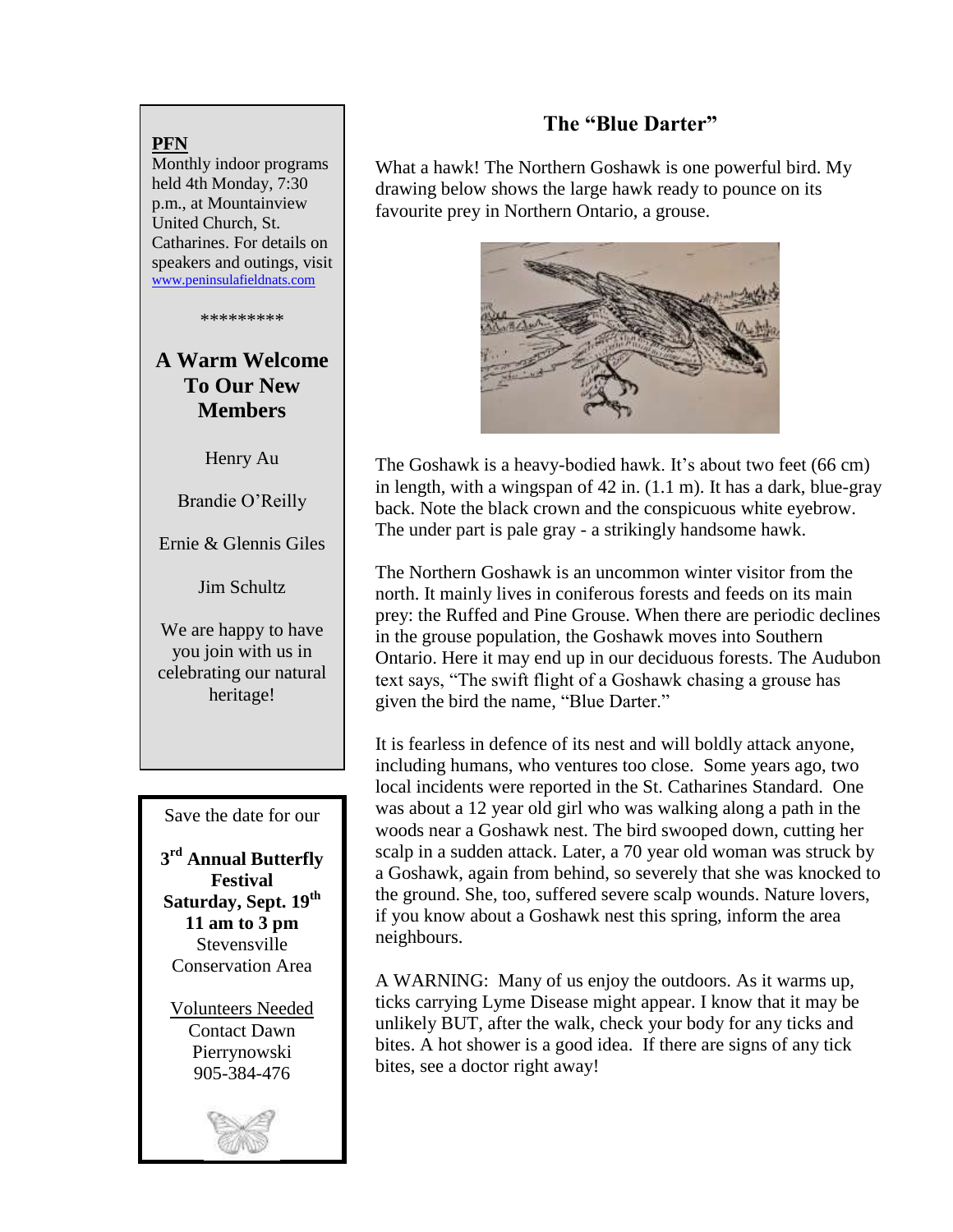**The Bert Miller Nature Club of Fort Erie 2015 Board of Directors**

> President Lynda Goodridge

Vice-President Vacant

Past President Dawn Pierrynowski

> Treasurer Rick Stockton

Secretary Peter BonEnfant

**Directors** Victoria Busche Lorraine Brown-Joyce Janet Kellam Eliza Lochhead Alida Osborn Tim Seburn

> Membership Deb Sherk

### **The Rambler**

Newsletter Editor: Lynda Goodridge With the help of Peter BonEnfant

Published twice a year

Submissions are always welcome and can be forwarded by email to lynda.goodridge@ distributel.net Opinions expressed by contributors are their own and do not necessarily reflect those of The Bert Miller Nature Club or its board of directors.

John Teal and Keith Bailey of Fort Erie saw a few robins last week. Daughter, Diane O'Brien, of Port Colborne, saw several at her home. A good sign of spring? I hope so!

Earl Plato

# **The "Eureka Moment"!**

The conservationist, Baba Dioum, displayed keen insight into human behaviour when he addressed an international assembly with these words: "In the end, we will conserve only what we love; we will love only what we understand; and we will understand only what we have been taught**."** I would like to add a corollary to this amazing statement. How we are taught is often a vital component of this understanding.

Like Baba Dioum, the Niagara Restoration Council clearly believes in environmental education. **"**We believe that it is only through education that long lasting changes can be made."

This is where "The Eureka Moment" comes into play. The term "Eureka" ("I have found [it]") is thought to be what Archimedes exclaimed when he noticed that stepping into a bath raised the water level. This observation led to increased knowledge and other insights and discoveries.

Personally, I believe environmental education needs some "Eureka Moments" to lead to increased knowledge, insights, discoveries, and positive actions. These moments aren't just an information transfer. They hold a personalized experience that carries a deeper meaning.

As an example, all that garbage along the highways is one clear signal that learning isn't happening, and that love for the environment is minimal for those individuals who litter. So what happens when it comes to more complex issues, such as not developing significant woodlots or wetlands?



Photo courtesy of Paul Philp

This all reminds me of one of my "Eureka Moments". While leading a special needs group in the quest for wood frogs, we searched for places where a wood frog would find food,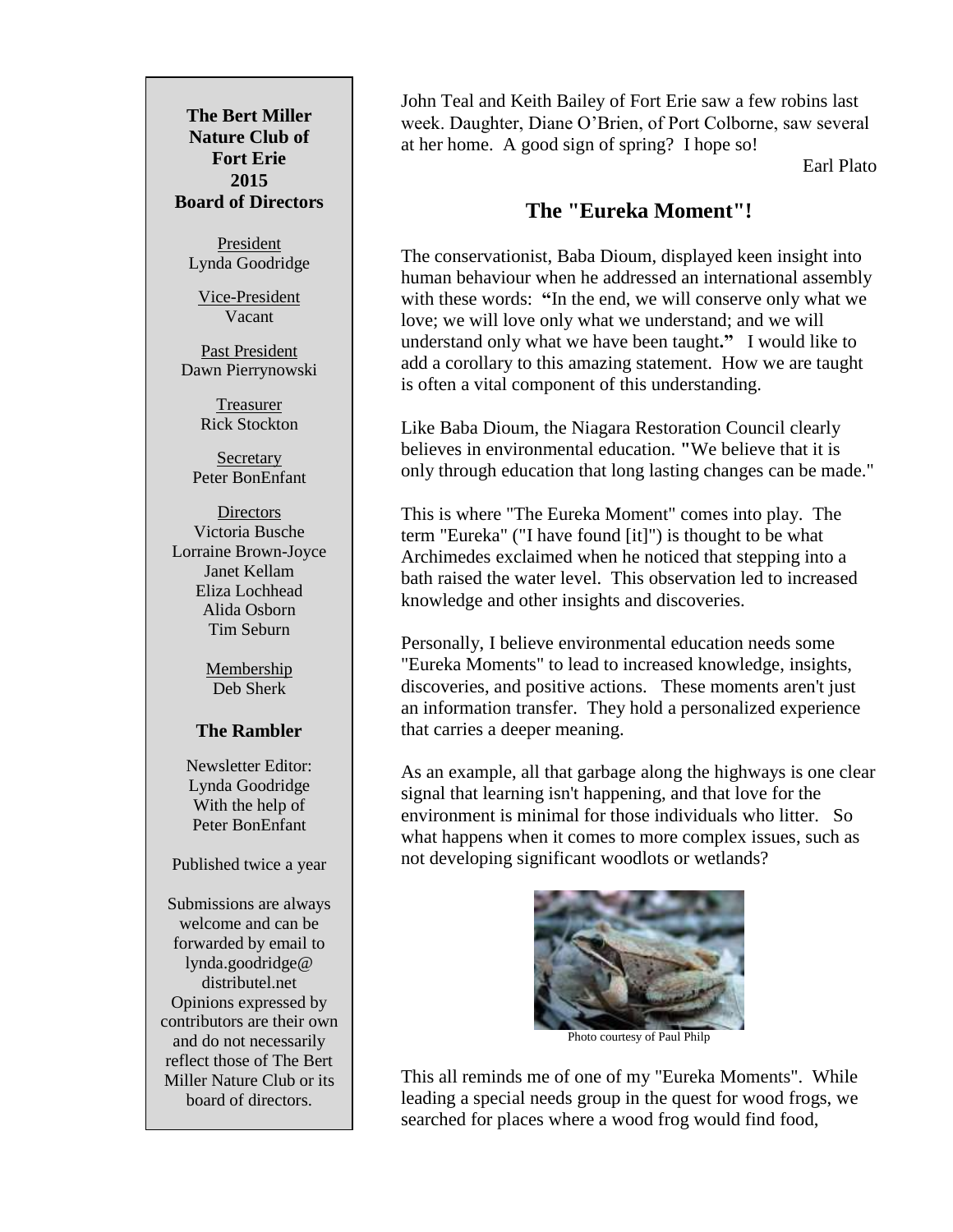The student who found the first wood frog moisture, protection from predators, etc. was so excited about her special find that, in a thank you letter, she stated that she would never litter again. Seeing that same frog in a textbook, TV, or a museum wouldn't have conveyed the same meaning. She made the connection between an amphibian experience and her personal actions.

Let's all continue to do those things that create that knowledge, maybe love, and ultimately conservation. Activities vary, yet each is effective. Quality teaching should come at different levels of complexity and form to meet individual learning styles.

The following is just a few of the many activities available in the region that could help someone have a personal experience: helping to restore a natural area by planting trees and wildflowers or creating a wetland; learning how to identify various frogs by their sounds; tagging a butterfly; participating in an environmental festival; planting a pollinator garden; taking photos of dragonflies; discovering a different bird at a feeder; participating in a citizen science program; discovering various patterns and textures in tree bark; and learning how to identify wildflowers.

Each of the above activities could elicit a "Eureka Moment", as they are real and personalized. Remember, we want learning to create environmental love so that conservation is the ultimate action. An amphibian "Eureka Moment" can help to reduce littering for a young student on a hike. Who would have thought?

Paul Philp

# **Land Trust Acquires First Property**

Through many years of hard work by dedicated volunteers, and the generous support of kind donors such as the Jackman Foundation, the Niagara Land Trust has purchased the Margaret Canby (1920-2010) estate forest in Wainfleet. As a proud resident of Wainfleet and a member of the Wainfleet Historical Society, Ms. Canby would have been pleased and honoured that a piece of her family's estate is being conserved. Ms. Canby contributed to the Chronicles of Wainfleet which notes that it was her ancestor, Thomas Canby, who first came to Niagara from St. John's, New Brunswick, in 1837. The Wainfleet property came into the Canby family's possession in 1888.



Margaret Canby

The Niagara Land Trust is hoping everyone will attend its  $4<sup>th</sup>$  Annual Trivia Night, on March  $21<sup>st</sup>$  at Heartland Forest, and an Earth Day dinner event that will be held on April 18<sup>th</sup> at Club Castropignano in Port Robinson. It is our hope that these events will raise money for a stewardship fund for the Canby property.

The work of the Niagara Land Trust has just begun, and your support is more important than ever. Volunteers are needed to help with fundraising. If you can help, please call Tim at (905) 871- 2577. More importantly, the Land Trust needs members. Every adult over the age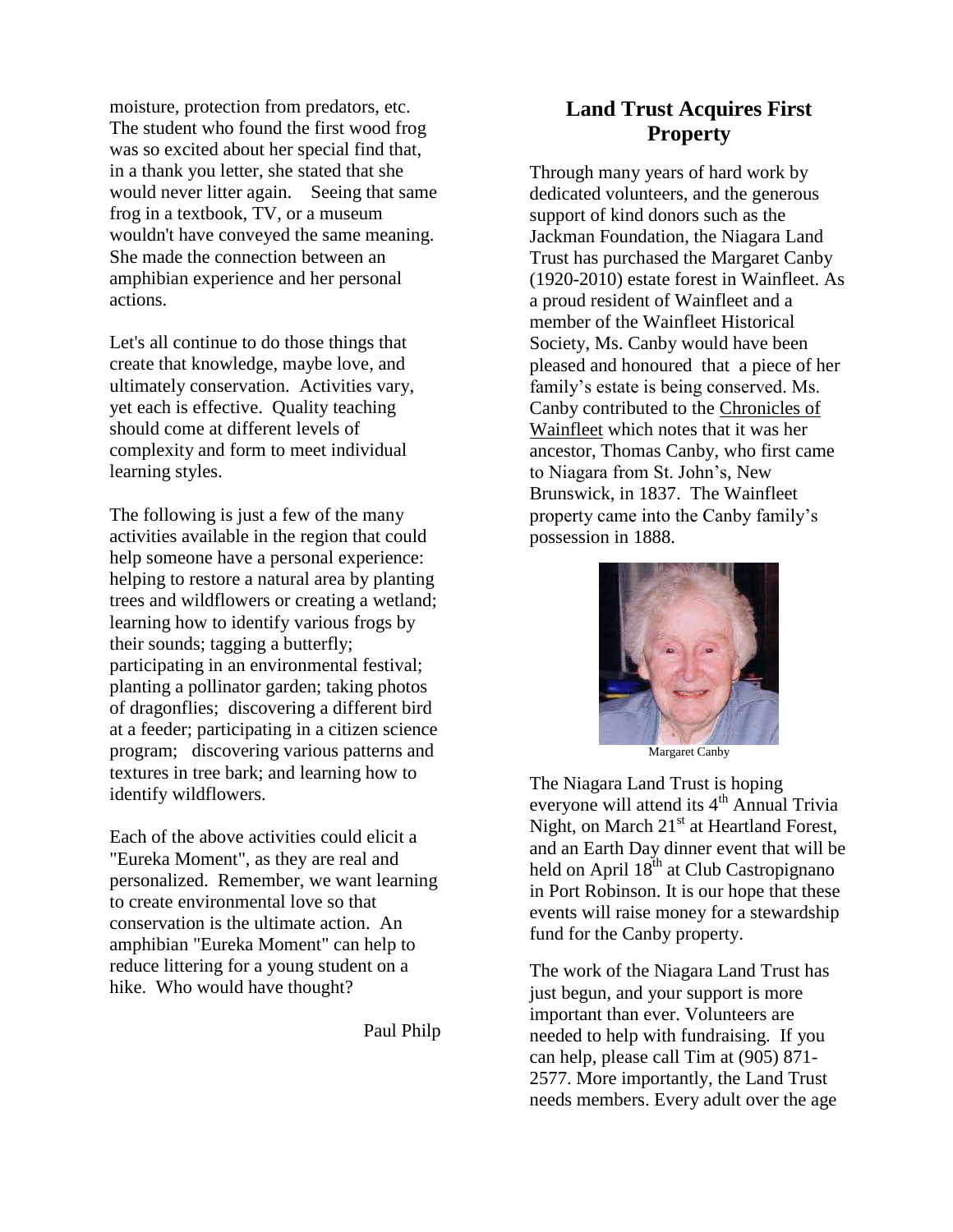of 18, who is interested in and committed to conservation in Niagara, can now join the Land Trust with the payment of an annual \$20 membership fee. Membership fees are tax deductible. The simplest way to become a member is through the Niagara Land Trust website using your credit card. If you would rather pay by cheque, please note our snail mail address has changed to Niagara Land Trust, 27-200 Fitch Street, Suite 233, Welland, Ontario L3C 4V9. We can accomplish more working together through the Niagara Land Trust than we ever could individually.

Tim Seburn

# **Grant Update**

The Bert Miller Nature Club's Lake Erie Coast Project will continue to mobilize the local community to help protect and restore this corner of the Great Lakes. This spring, more high school and college students, along with members of local cottage associations, surf clubs and nature clubs, will be at it again, planting locally harvested beach grass and building more boardwalks to protect Lake Erie's coast. Continued support for this project is provided by the Government of Ontario's Great Lakes Guardian Community Fund.

As soon as the snow melts, our next plantings will begin at Pleasant Beach and Wyldewood Beach. We are also hoping to include some of Fort Erie's beaches. Mr. Teal's class at Lakeshore Catholic High School and Mr. Mattei's class at Port Colborne High will be constructing more boardwalks for us to use. Interpretive signs will also be installed providing information about coastal ecosystems and nearby plants and animals to raise awareness of these unique coastal environments.



Shoreline outing in Fort Erie last June to promote awareness of this unique environment. Photo courtesy of Paul Philp.

Our Club is also sponsoring a project to create a shoreline stewardship brochure to use for educational purposes. The goal of the brochure is to encourage landowners and stakeholders in the Niagara Region and Haldimand County to help protect, restore and enhance the ecological integrity of the Lake Erie shoreline through increased naturalization of altered shorelines and preservation of existing natural areas to promote biodiversity. This project is made possible through the Ministry of Natural Resources COA (Canada-Ontario Agreement Respecting the Great Lakes Basin Ecosystem) funding.

Albert Garofalo



# **Winter Tree Identification**

Twelve hardy souls braved the elements on Saturday, March  $7<sup>th</sup>$ , to join leader Paul Philp for a walk through Heartland Forest.